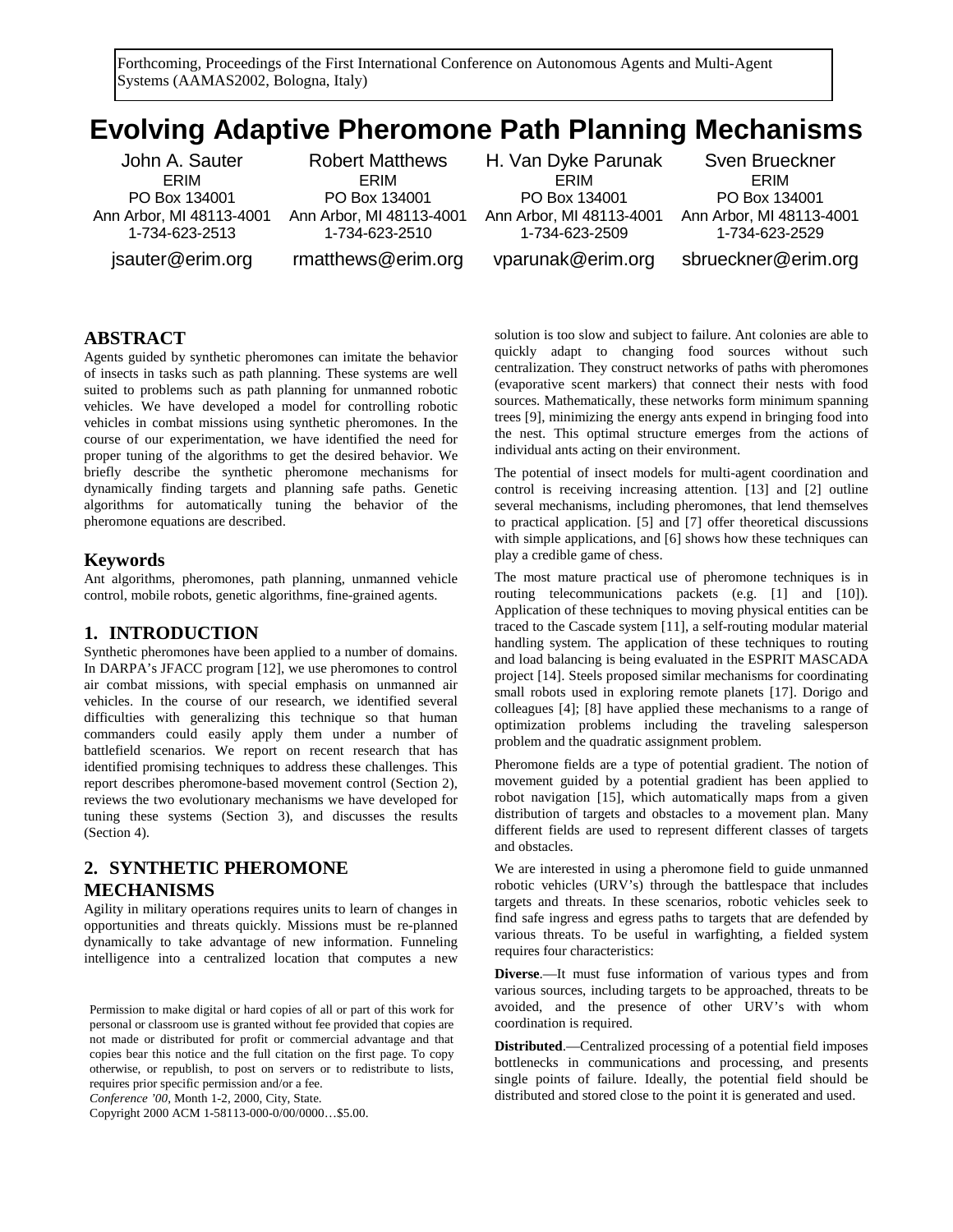**Dynamic**.—The battlespace is an uncertain and rapidly changing environment, and the methods and architecture used to construct and maintain the field must be able to incorporate and react to such changes rapidly.

**Easy to Use**.—The commander thinks in terms of mission and task objectives. He seeks to maximize the objectives obtained and minimize the losses while acting within the rules of engagement.

The architecture described in [12] inspired by insect pheromones satisfies the first three requirements, while the research we discuss here addresses the fourth. These approaches will eventually allow the commander to specify their objectives to the system and the system will evolve a solution that dynamically meets those objectives.

#### **2.1 Basic Mechanisms**

Our implementation of synthetic pheromones has four components: a distributed network of *place* agents that maintain the pheromone field and perform aggregation, evaporation, and diffusion, the Red *surrogate* agents representing the enemy targets and threats, the *walkers* representing the Blue or friendly URVs, and *ghosts* which wander over the place agents building pheromone paths. In JFACC, we tile the physical space with hexagons, each representing a place agent with six neighbors but in principal both regular and irregular tiling schemes can be employed. The underlying mathematics of the pheromone field, including critical stability theorems, is described in [3].

Battlefield intelligence from sensors and reconnaissance activities causes the instantiation of Red surrogate agents representing known targets and threats. These agents deposit pheromones on the places representing their location in the battlespace. The field they generate is dynamic since targets and threats can move, new ones can be identified, or old ones can disappear or be destroyed. A walker agent is associated with one place agent at any given time. It can read the current strength of pheromones at that place and at each of its neighbors, and can deposit its own pheromones into the place. A walker moves from one place to another by spinning a roulette wheel whose segments are weighted according to this set of strengths.

The walkers continually send out ghost agents to travel over the distributed network of place agents and find the safest, shortest path to a target, While walkers move from place to place at the speed of the URV they represent, ghost agents move at the speed of the network. Ghost agents can also sense and deposit pheromones. They look for targets and then build and reinforce a pheromone path from the walker to the target. The walker then follows the path laid down by the ghost agents to the target. The mechanism employed by the ghosts to build paths to targets under different scenarios is the subject of this research.

#### **2.2 Ghost Mechanism**

In our applications, the ghost's choice function weights the various input pheromones to create a single "net pheromone" or attractive force for each neighbor that is used in weighting the roulette wheel for determining the ghost's next move. The basic pheromone flavors are:

- *RTarget*: deposited by the Red surrogate for a target (e.g. Red headquarters).
- *RThreat*: deposited by the Red surrogate for a threat (e.g., Red air defense)
- *GTarget*: deposited by a ghost that has encountered a target and is returning to the URV.
- *GNest*: deposited by a ghost that has left the URV and is seeking a target.

In addition, the ghost may know *Dist*, an estimate of the distance to the target when the target location is known.

We experimented with several different forms of the equation. Manual manipulation of the equation yielded the current form:

$$
\frac{\theta \cdot RTarget + \gamma \cdot GTarget + \beta}{(\rho \cdot GNest + \beta)(Dist + \varphi)^{(\delta + \alpha(RThreat + 1)))} + \beta}
$$

Table 1 lists the tunable parameters in the equation and the effect that increasing the parameter has on the ghost's behavior. Though this table provides general guidance to the practitioner, in practice, the emergent dynamics of the interaction of ghost agents with their environment makes it impossible to predict the behavior of the ghosts. Thus tuning the parameters of this or any pheromone equation becomes a daunting task. Even if a skilled practitioner were able to tune the equation by hand, the system would still be impractical for end users who don't think of their problem in terms of α, β, and γ. It was this that led us to investigate the possibility of using evolutionary methods to tune the parameters of the equation. The next section describes the results of several evolutionary approaches to tuning the equation.

**Table 1: Tunable Parameters and their Effect on Ghosts** 

| Parm               | <b>Effect of Increasing</b>                                            |  |  |  |  |  |  |  |  |  |
|--------------------|------------------------------------------------------------------------|--|--|--|--|--|--|--|--|--|
| $\alpha$           | Increases ghost repulsion to threat at longer distances to<br>target   |  |  |  |  |  |  |  |  |  |
| $\delta$           | Narrows the beam of ghosts moving to a specific target                 |  |  |  |  |  |  |  |  |  |
| $\varphi$          | Increases threat avoidance near target                                 |  |  |  |  |  |  |  |  |  |
|                    | Increase ghost exploration (by avoiding <i>GhostNest</i><br>pheromone) |  |  |  |  |  |  |  |  |  |
| $\theta$           | Increases attraction to <i>RTarget</i> pheromone                       |  |  |  |  |  |  |  |  |  |
| $\beta$ , $\gamma$ | Avoid discontinuities, offsets null pheromone levels                   |  |  |  |  |  |  |  |  |  |

#### **3. Evolving the Parameters**

[16] describes a number of approaches that could be taken to evolving parameter assignments and presents some preliminary results. We consider two approaches here: some simple evolutionary strategies and a genetic algorithm.

In the original JFACC program over a dozen different test scenarios were used. Each scenario consisted of a particular configuration of targets and threats representing various degrees of difficulty for the ghosts. Tests were performed with static environments and dynamic environments (Red and Blue units mobile) and with complete and incomplete knowledge (knowledge of Red forces incomplete and uncertain). No single set of parameter values could solve all the test cases. Manual tuning was required to find the best set of parameters for each scenario.

For the purposes of the evolutionary experiments, we chose six representative static tests with complete knowledge. Figure 1 shows four of the cases we report here. The shortest safest path is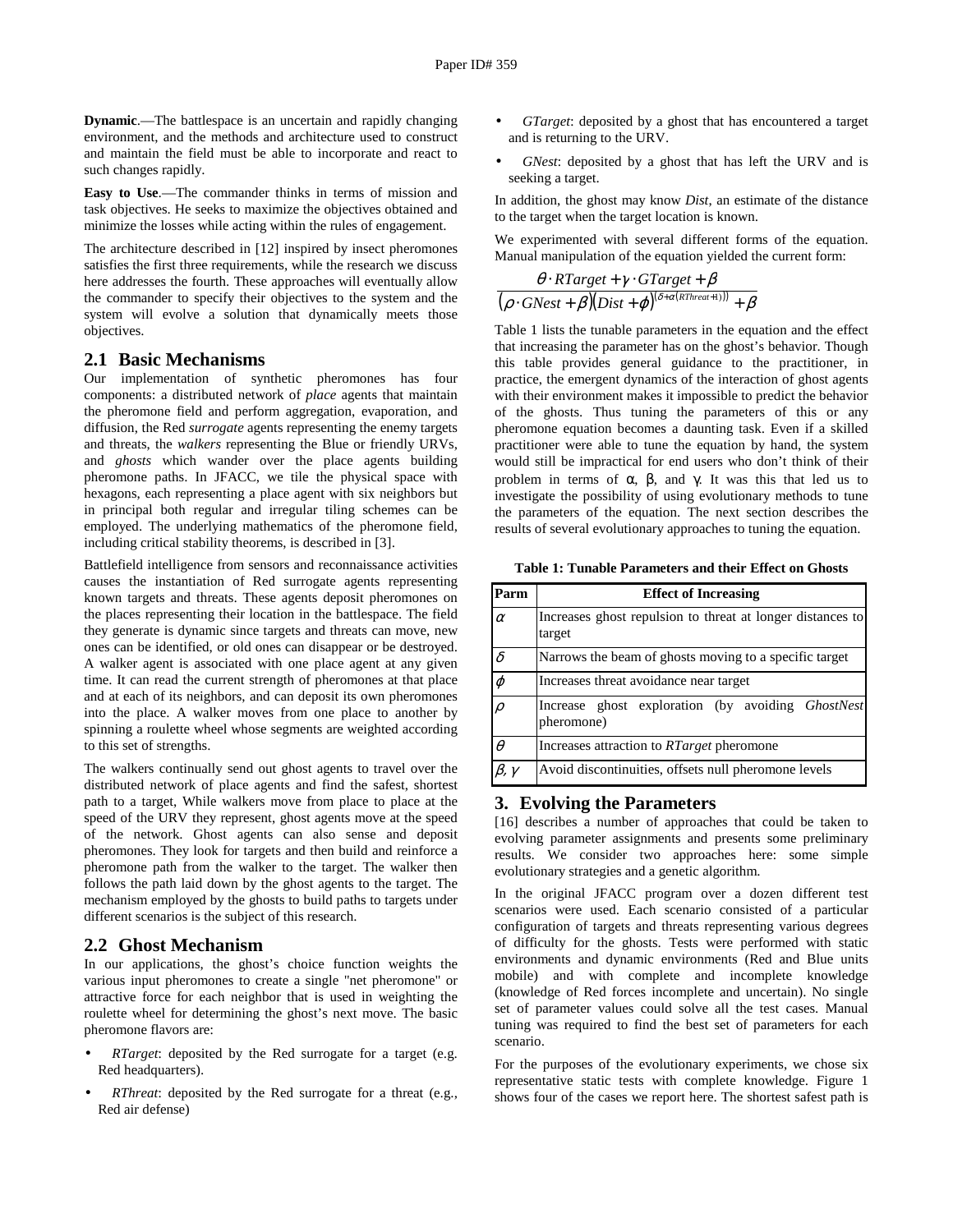

**Figure 1: Four of the test scenarios used** 

marked along with the distance of that path. Two Targets presents two equidistant targets with different strengths (the second target is not shown). Gauntlet is a challenging problem since ghosts must find the entrance some distance from the target and then similarly find their way back out. This problem proved to be intractable with conventional potential field methods. The sealed gauntlet forces the agents to eventually decide to pierce the threat barrier to reach the target. Finally the Distant Target scenario tests the ability of the ghosts to find distant targets and then build and maintain a stable path over that distance. The other two cases not shown were sealed versions of the Two Targets and Distant Target scenarios.

#### **3.1 Evolutionary Strategies**

The first algorithm tested was a simple evolutionary strategy. The walker sends out three new ghosts every ten time steps. Ghosts are initially created with random values (uniform distribution about a mean) for each parameter. Ghosts have a life of 1000 time steps so the total population of ghosts reaches a maximum of 300. The ghosts that return to the nest after finding a target are placed in a queue for the remainder of their life. While there are two or more ghosts in the queue, new ghosts are created by randomly selecting parameters from two parent ghosts in the queue. Every 100 choices, a random value is chosen. Parents were either chosen from the head of the queue only (labeled "Queue ES") or from a round robin of all the ghosts in the queue ("Round Robin ES"). Ghosts that found the shortest paths would remain in the queue longer and therefore pass on more of their parameters to offspring. The algorithm also included a means to explore values outside the initial range of the parameters in case that range was too narrow.

These experiments were compared to the results achieved when all the ghosts used the best set of hand-tuned parameters and when all the ghosts were given random parameter settings.

Despite the simplicity of the algorithm and the lack of accounting for the effect of threats, these ghosts performed surprisingly well, solving the scenarios correctly in almost every trial. Figure 2 plots the level of *GTarget* pheromone next to the walker for the Two Targets test case. This is a measure of the strength of the path and the guidance provided by the ghosts to the walker. The



**Figure 2: Simple evolutionary strategies outperform the best hand tuned results on Two Targets** 

evolutionary strategies far outperformed the hand-tuned results building stronger paths in less time. The round robin was slightly better than the queue strategy. In fact the random settings slightly outperformed the best hand-tuned result.

A third evolutionary strategy was developed because the initial strategies did not always solve all six configurations nor did they take into account threats. In this strategy ghosts are given a strength value that is decremented by encounters with threats according to the following equation:

$$
s_i = \frac{1}{\sum d_j}
$$

where  $d_i$  is the strength of a threat (defending unit) encountered by the ghost. The ghosts that return are again placed in a queue for the remainder of their life. But the parents are selected from the two ghosts in the queue with the highest remaining strength (labeled "Strength ES"). With this strategy the ghosts were able to correctly and consistently solve all six test cases, but as shown in Figure 2, they were slower in developing a strong path.

Figure 4 plots the *GTarget* strength of the Strength ES strategy for the four cases depicted in Figure 1. The result of one of the genetic algorithms described below is also shown for reference. Figure 5 shows the strength of the pheromone field at the end of the experiment. One can clearly see that a stronger path to the target has been formed by the Strength ES strategy than by the hand tuned parameters.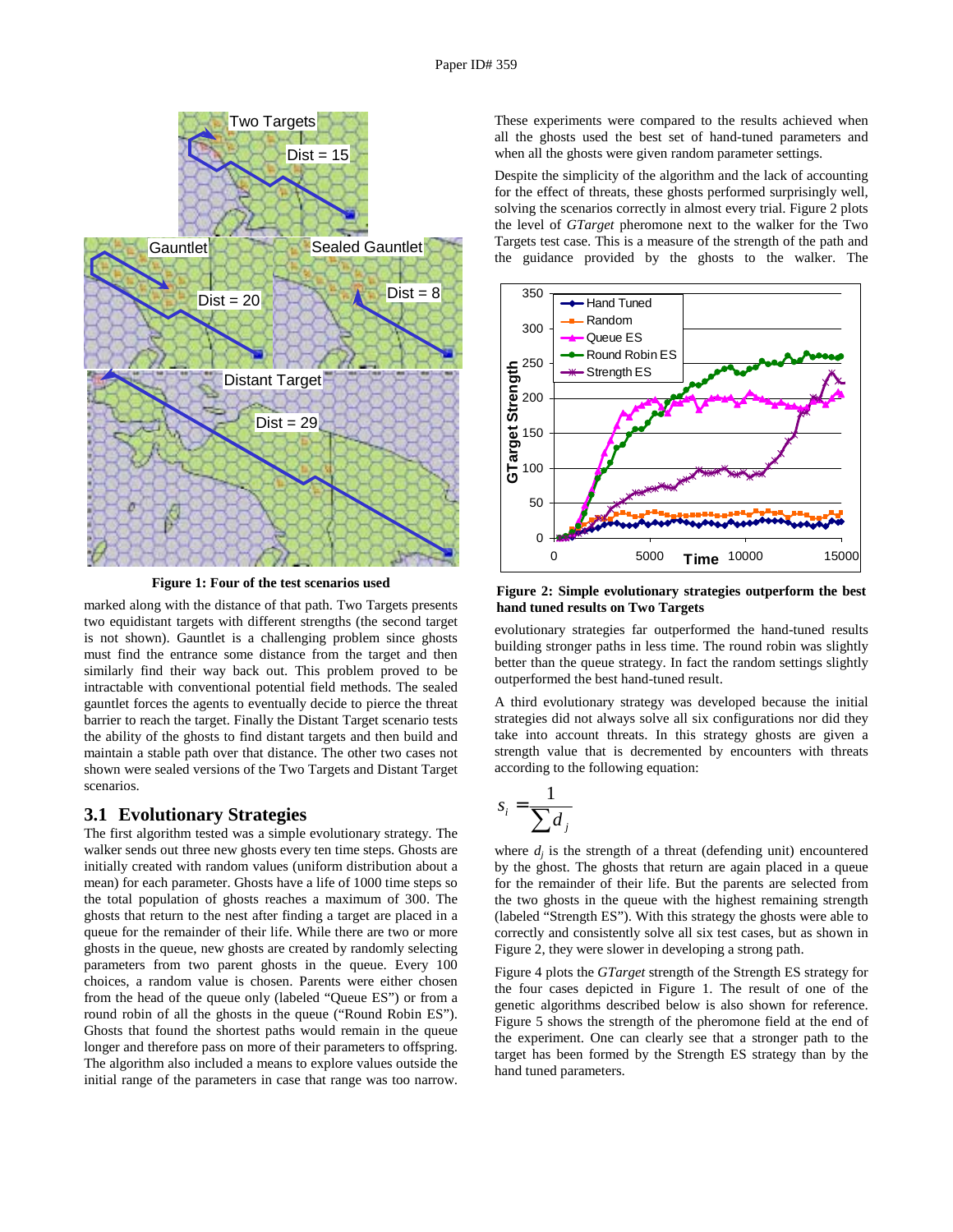All runs were stopped after 40,000 time steps. At the end of the run, the Strength ES strategy had not always settled on a single set of parameters. There were often several "species" of individuals that seemed to evolve out of the population. Figure 3 plots the evolution of the  $\alpha$  parameter over the course of the experiment for each of the four test cases. For Two Targets, only two values remained. For the others there were several parameter values at the end of the run. The Distant Target shows an initial period of random parameter selection followed by a gradual narrowing of the number of values of  $\alpha$  in the population. The expansion of the initial range can also clearly be seen in this plot.



**Figure 4: Final ES performance on four of the test cases** 

#### **3.2 Genetic Algorithm**

A genetic algorithm was developed for the ghosts. The first 300 ghosts are created with random values uniformly distributed over the range 0-50. Ghosts are given a fitness value based on their ability to find targets and avoid threats. The fitness of a ghost is defined by the following equation:

$$
f_i = \frac{\sum t_i + N}{\sum d_j}
$$

where  $t_i$  is the strength of a target found by the ghost and  $d_i$  is the strength of a threat (a defending unit) it encounters. *N* is 1 until the ghost returns back to the walker (the "nest") when it is set to 10. For our experiments the ghosts sought only one target. The target strength was 10. All threats had strength of 5. When the ghost returns to the walker it no longer moves, but remains in the breeding population for the remainder of its life.

After the first 300 ghosts have been created, the rest of the ghosts are created from a genetic operation. The values for the parameters are encoded as a bit string with 16 bits per parameter for a chromosome of 128 bits (the upper and lower β were encoded separately). Two parents are selected based on a roulette wheel selection from all ghosts in the population weighted by their fitness. The probability that the  $i^{th}$  ghost is selected for breeding is  $f_i / \sum f$ . A single point crossover operation is used

to generate the offspring. Single bit random mutations occur with a probability of 1%.

The genetic algorithm was able to solve all six of the test cases, though there was one change required on the penalty function for encountering threats in order to consistently solve the gauntlet problem. The original threat strength of 2 was insufficient to keep the ghosts from occasionally building paths that pierced the threat barrier. Increasing it to 5 solved the problem.

Figure 6 shows the *GTarget* strength next to the walker. The genetic algorithm was better at building a stronger path faster than the evolutionary strategies in all test cases.

The genetic algorithm also resulted in different species. These species were not always as well defined as the evolutionary strategies. The crossover operation and the bit mutation both



**Figure 3: Evolution of the alpha parameter resulted in several dominant individuals**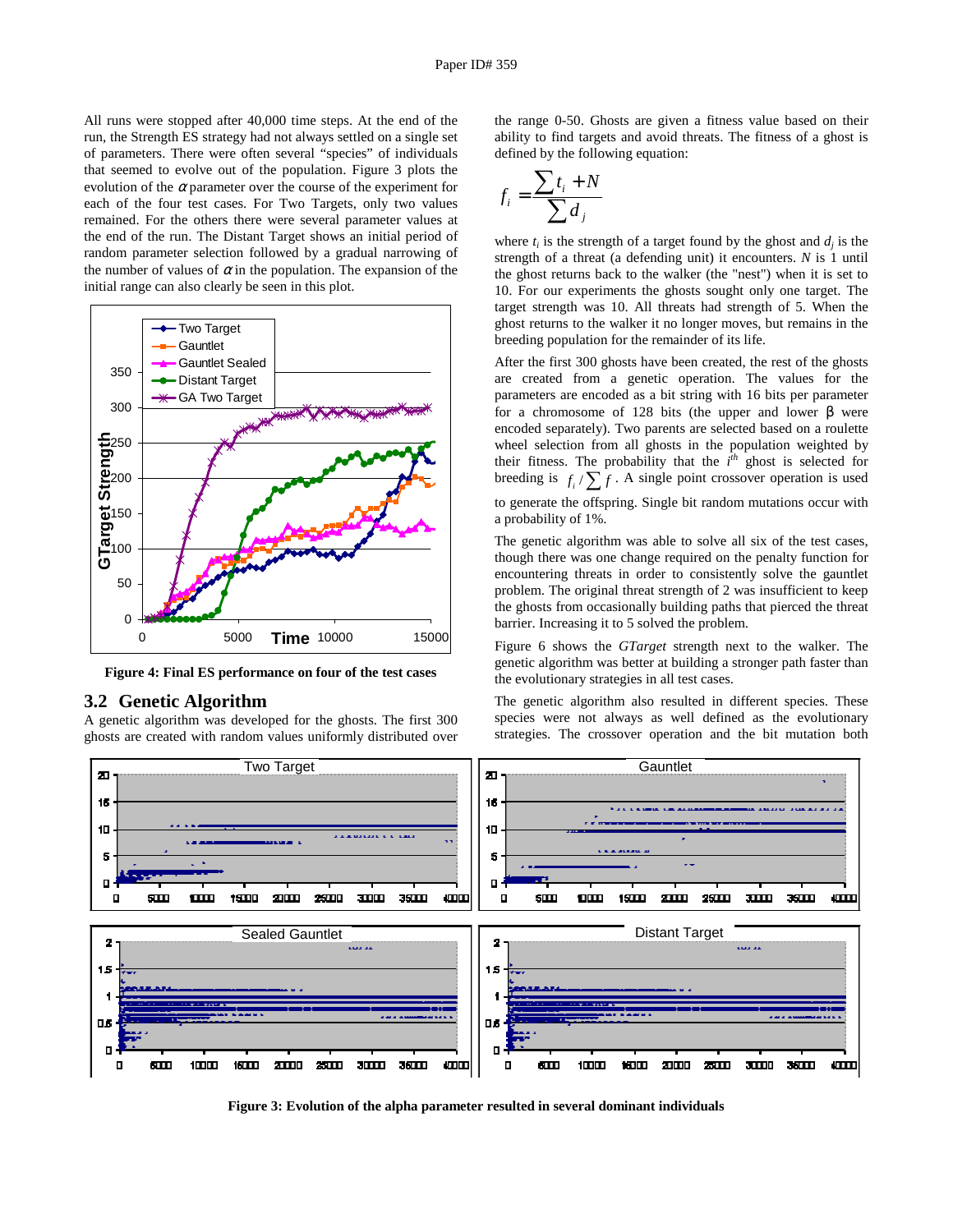generate new parameters values for the GA population. The ES must wait for the rare bit mutation before it sees a new parameter value appear in the population. Thus the GA explores more values and does not settle as quickly onto a few individuals as the ES does.

Figure 5 shows the final *GTarget* pheromone concentration for the Two Targets scenario using three methods: hand tuned, Strength ES and GA. The Strength ES and GA paths are clearly defined at the end of the experiment (and in fact have been well established long before that time).

Table 2 compares the values for each parameter for the three primary strategies studied: hand tuned (HT), Strength ES (ES), and the genetic algorithm (GA). For the ES and GA columns, the values represent those of the dominant species in the final population. For the distant target scenario, there was no single dominant individual in the final GA population. Surprisingly, though both ES and GA found good solutions, there is little resemblance in the final set of parameters they have chosen.



**Figure 6: GTarget strength using the genetic algorithm** 

#### **4. DISCUSSION**

The experiments have demonstrated that both the Strength ES and the GA strategies were very effective in solving all six of the test cases. The GA strategy was slightly more successful at building a stronger path more quickly than the Strength ES strategy. Both of them were vastly superior to the hand tuned parameter settings. The results of the experiments were obtained in a matter of

**Table 2: Comparison of parameter values for the dominant species** 

|          | <b>Two Targets</b> |      |           | Gauntlet         |     |           | <b>Sealed</b><br><b>Gauntlet</b> |                  |           | <b>Distant</b><br><b>Target</b> |            |
|----------|--------------------|------|-----------|------------------|-----|-----------|----------------------------------|------------------|-----------|---------------------------------|------------|
| Parm     | HT                 | ES   | <b>GA</b> | <b>HT</b>        | ES  | <b>GA</b> | <b>HT</b>                        | ES               | <b>GA</b> | <b>HT</b>                       | ES         |
| $\alpha$ | 10.0               | 11.1 | 5.1       | 10.0             |     | 9.5 11.0  | 3.0                              | 1.0              | 1.2       | 10.0                            | 8.0        |
| δ        | 0.0                | 1.8  | 42.1      | 0.0 <sub>l</sub> | 1.0 | 7.9       | 4.0                              | 6.0 <sub>l</sub> | 15.3      |                                 | 9.0125.1   |
| φ        | 1.5                | 0.8  | 3.4       | 1.5              | 0.2 | 0.1       | 1.5                              | 0.1              | 0.7       | 4.0                             | 0.4        |
| ρ        | 1.0                | 0.1  | 7.6       | 1.0              | 0.2 | 47.7      | 3.0                              |                  | 0.3135.8  | 1.0 <sub>l</sub>                | 6.9        |
| $\theta$ | 1.0                | 0.5  | 4.7       | 0.0 <sub>l</sub> | 0.8 | 46.6      | 1.0                              | 0.31             | 15.3      |                                 | $0.0$ 15.2 |
| β        | 0.5                | 0.2  | 24.2      | 0.5              | 0.1 | 36.2      | 0.5                              | 0.7              | 26.8      | 0.5 <sub>1</sub>                | 12.8       |
| γ        | 0.5                | 0.7  | 7.1       | 0.5              |     | 0.8125.3  | 0.5                              | 0.6 <sub>l</sub> | 40.0      |                                 | 0.5118.2   |

minutes, while the hand-tuned parameters took over a month to develop.

It is interesting that the GA population tends to reduce its exploratory behavior over time while the ES population still shows some wandering (evidenced by the broader deposit of pheromone in Figure 5). This is good if the intent is to focus on a single target, but it could be a problem if you want to keep exploring and looking for other alternatives.

For example, in the Two Targets dynamic experiment, where the walker follows the path laid down by the ghosts, the ghosts maintained paths to both targets throughout the run, with the stronger of the two paths leading to the stronger of the two targets. The second path acted as a "cache" of useful information. If something happened with the first target (say the appearance of a previously undetected threat in the path, or the destruction of the stronger target by some other force) then the ghosts would be able to quickly reinforce the path to the secondary target since they wouldn't need to start from scratch. This exploratory behavior is an important component of the adaptability of the population and the GA strategy would need to be investigated further to determine the extent to which it narrows down on a single solution excluding other possibilities.

The GA approach described here is a centralized algorithm. A natural extension is to restrict the breeding population to just those ghosts that make it back to the walker as in the evolutionary strategies. This would keep the computation completely decentralized.

There are some interesting differences between this GA and



**Figure 5: Final pheromone strength for the TwoTargets test case for the three main strategies**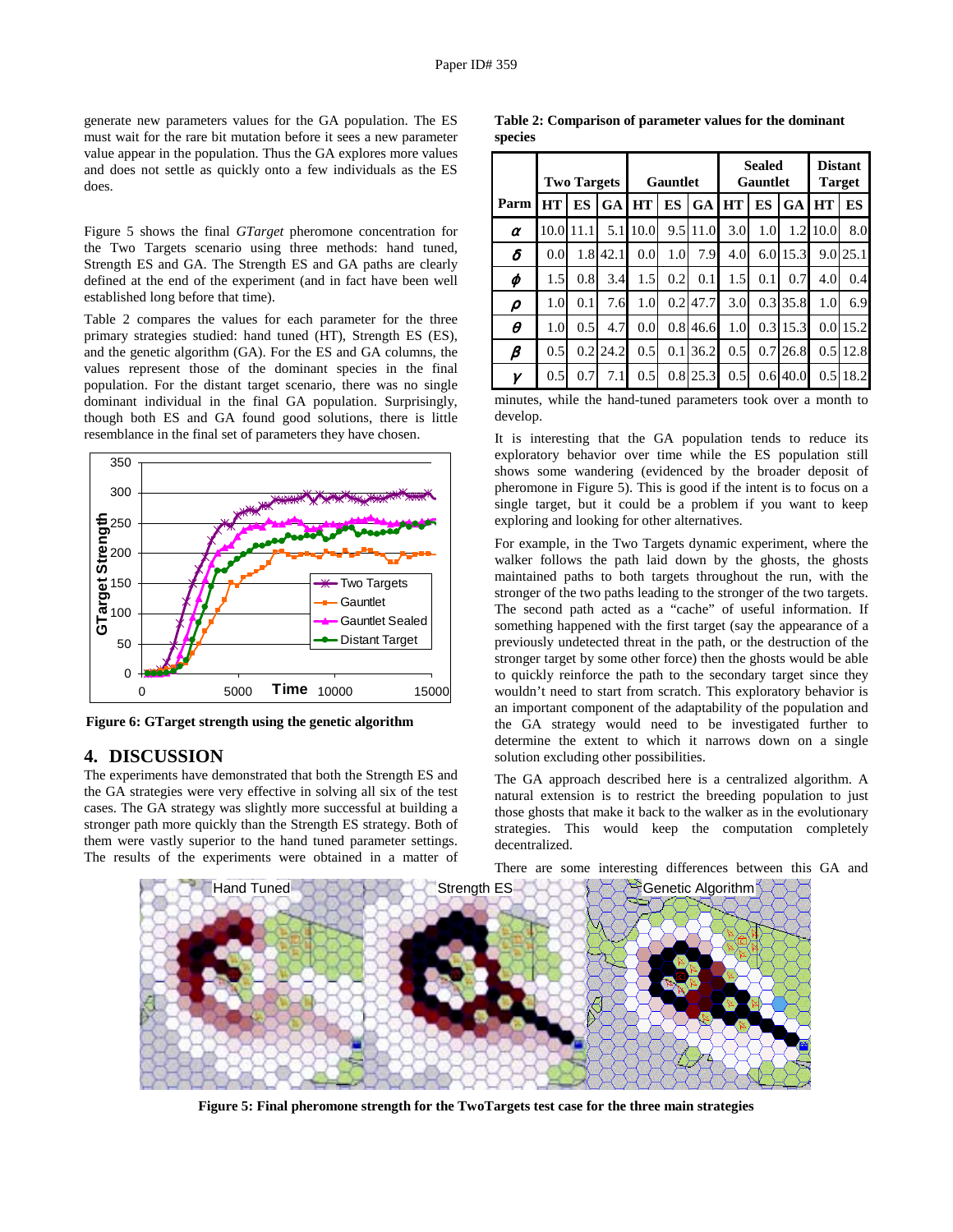traditional GA. Normally in GA the entire population is synchronized. All breeding occurs at the same time and the entire population is replaced in one generation. In our approach, breeding occurs in parallel with the evaluation of the ghosts and only 1% of the population is replaced in each generation. Since the evaluation of an individual can take 100 – 300 time steps (the round trip distance with room for wandering) forcing a complete evaluation cycle before breeding would probably have slowed down the algorithm considerably.

Evaluation of the fitness of an individual is normally performed separately for each individual in the population, or in a tournament where individuals from separate populations compete with each other. Our GA does neither. The ghosts are part of a mixed population. Each of them is depositing pheromones and reacting to pheromones in a common environment. Thus, unfit individuals are depositing pheromones in the same environment being sensed by fit individuals potentially causing the fit individuals to score lower than they would otherwise. This fact initially concerned us. We weren't sure whether ES or GA would even work under those circumstances. However, this particular problem appears to have a number of reasonable solutions (as evidenced by Table 2) so the effect of having a mixed population did not prevent the algorithms from identifying and rewarding the better individuals.

These results lead to an intriguing idea. Can we use evolutionary algorithms to go directly from a statement of a requirement to a solution? In our path planning system ideally the commander would specify commands such as, "Find the strongest target in Sector H and create the shortest path where the probability of kill is less than 0.5%". This information could be fed directly into the objective functions that weight the ghosts for selection as parents. As ghosts encounter threats they would determine their probability of being killed through simple kill probability tables that are readily available. If their probability of kill rises above the threshold specified, they would die and not participate in breeding. Ghosts would be awarded points based on the strength of the target they found in the specified sector. Breeding would be weighted towards the ghosts that returned with the most points, and the least probability of being killed. Their tenure in the breeding pool would be determined by their life remaining so that ghosts that found shorter paths would breed longer and produce more offspring. Now rather than having to figure out how to hand tune the parameters to meet the specified constraints and objectives, the system evolves the parameters that meet those objectives.

## **5. CONCLUSION**

The evolutionary algorithms explored in these experiments have demonstrated the ability to automatically tune the parameters of a pheromone-based path planning system so it can successfully function in a number of test scenarios. These solutions consistently outperformed the best hand tuned parameters that took skilled programmers over a month to develop.

Fine-grained agent systems exhibit complex behaviors. Though they have demonstrated their ability to solve complex problems such as path planning, programming the individual behaviors of the agents to achieve an overall system behavior has proven to be challenging. For this particular system, evolutionary methods seem capable of moving us closer to the goal of specifying the

system behavior and letting the agents evolve their individual behavior to reach that goal.

# **6. ACKNOWLEDGMENTS**

This work was supported in part by the DARPA JFACC program. Our research team included O. Gilmore, M. Nandula., J. Posdamer, E. Feibush, and E. Greene.

#### **7. REFERENCES**

- [1] E. Bonabeau, F. Henaux, S. Guérin, D. Snyers, P. Kuntz, and G. Theraulaz. Routing in Telecommunications Networks with "Smart" Ant-Like Agents. Santa Fe Institute, Santa Fe, NM, 1998.
- [2] E. Bonabeau, M. Dorigo, and G. Theraulaz. *Swarm Intelligence: From Natural to Artificial Systems*. New York, Oxford University Press, 1999.
- [3] S. Brueckner. Return from the Ant: Synthetic Ecosystems for Manufacturing Control. Thesis at Humboldt University Berlin, Department of Computer Science, 2000.
- [4] M. Dorigo, V. Maniezzo, and A. Colorni. The Ant System: Optimization by a Colony of Cooperating Agents. *IEEE Transactions on Systems, Man, and Cybernetics*, Part B, 26(1):1-13, 1996.
- [5] A. Drogoul. De la Simulation Multi-Agents à la Résolution Collective de Problèmes. Ph.D. Thesis at University of Paris IV, 1993.
- [6] A. Drogoul. When Ants Play Chess (Or Can Strategies Emerge from Tactical Behaviors? In *Proceedings of Fifth European Workshop on Modelling Autonomous Agents in a Multi-Agent World (MAAMAW '93),* pages 13-27, Springer, 1995.
- [7] J. Ferber. Multi-Agent Systems: *An Introduction to Distributed Artificial Intelligence*. Harlow, UK, Addison Wesley Longman, 1999.
- [8] L. M. Gambardella and M. Dorigo. HAS-SOP: Hybrid Ant System for the Sequential Ordering Problem. Istituto Dalle Molle di Studi sull'Intelligenza Artificiale (IDSIA), Lugano, Switzerland, 1997. Available at ftp://ftp.idsia.ch/pub/luca/papers/SOP-tr-idsia-11-97.ps.gz.
- [9] S. Goss, S. Aron, J. L. Deneubourg, and J. M. Pasteels. Selforganized Shortcuts in the Argentine Ant. *Naturwissenschaften*, 76:579-581, 1989.
- [10] M. Heusse, D. Snyers, S. Guérin, and P. Kuntz. Adaptive Agent-Driven Routing and Load Balancing in Communication Networks. ENST de Bretagne, Brest, FR, 1998.
- [11] H. V. D. Parunak, J. Kindrick, and B. Irish. Material Handling: A Conservative Domain for Neural Connectivity and Propagation. In *Proceedings of Sixth National Conference on Artificial Intelligence*, pages 307-311, American Association for Artificial Intelligence, 1987.
- [12] H.V.D. Parunak, S. Brueckner, J. A. Sauter, and J. Posdamer. Mechanisms and Military Applications for Synthetic Pheromones. *Workshop on Autonomy Oriented Computation*, Montreal, Canada 2001.